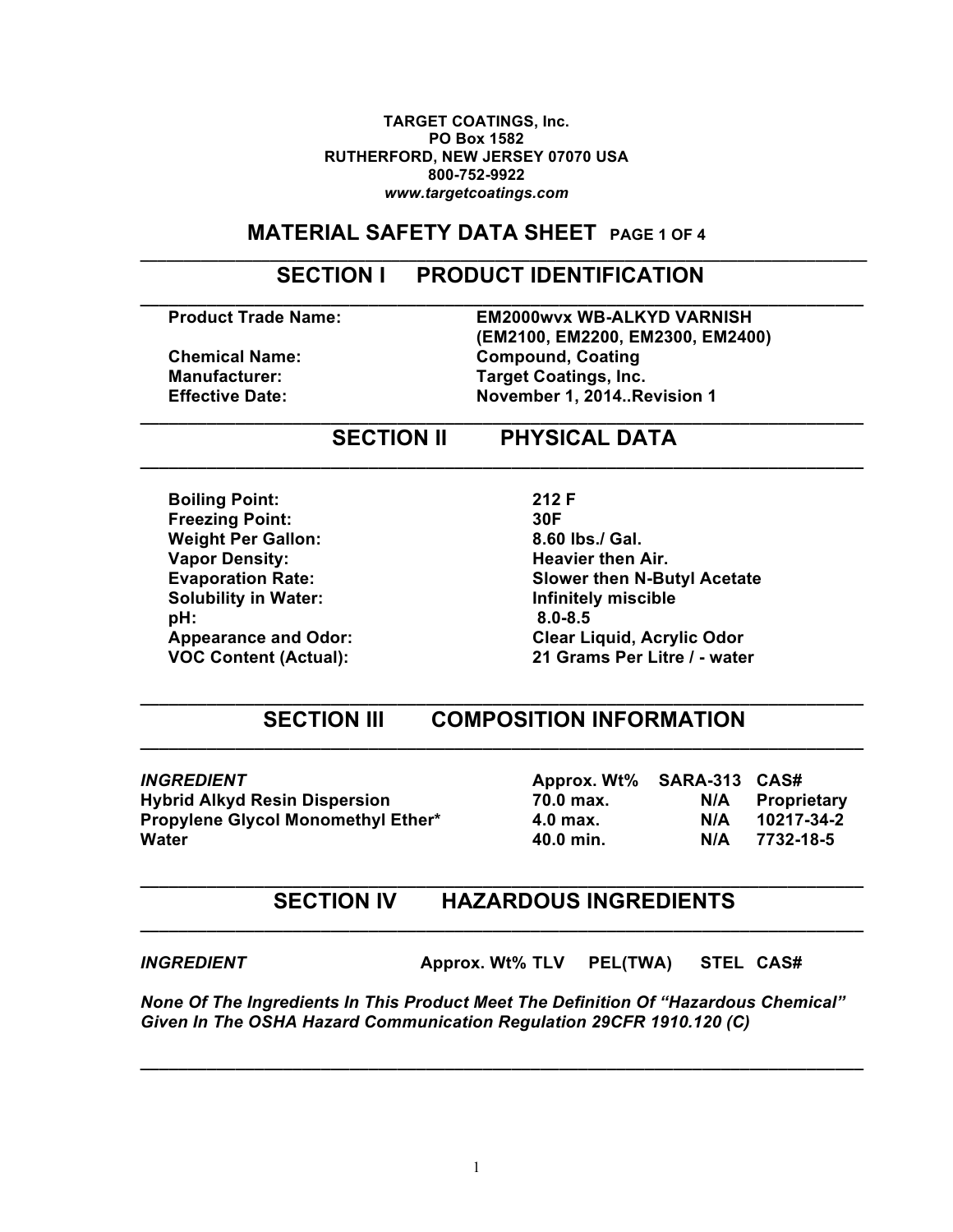## **MATERIAL SAFETY DATA SHEET PAGE 2 OF 4**

#### **\_\_\_\_\_\_\_\_\_\_\_\_\_\_\_\_\_\_\_\_\_\_\_\_\_\_\_\_\_\_\_\_\_\_\_\_\_\_\_\_\_\_\_\_\_\_\_\_\_\_\_\_\_\_\_\_\_\_\_\_\_\_\_\_\_\_\_\_\_\_\_\_\_\_\_\_\_\_\_\_\_\_\_\_ SECTION V TOXICOLOGICAL PROPERTIES \_\_\_\_\_\_\_\_\_\_\_\_\_\_\_\_\_\_\_\_\_\_\_\_\_\_\_\_\_\_\_\_\_\_\_\_\_\_\_\_\_\_\_\_\_\_\_\_\_\_\_\_\_\_\_\_\_\_\_\_\_\_\_\_\_\_\_\_\_\_\_\_\_\_\_\_\_\_\_\_\_\_\_\_**

**Threshold Limit Value: No limit determined Effects of Acute Exposure:**

**Skin Contact: Direct contact will cause irritation irritation Effects of Chronic Exposure: None determined**

**LD50: Not determined**

**Ingestion: Intense mucous membrane irritation Inhalation: Prolonged exposure may produce headaches, and mucous membrane irritation.**

**Eye Contact: Direct contact will cause extensive** 

### **\_\_\_\_\_\_\_\_\_\_\_\_\_\_\_\_\_\_\_\_\_\_\_\_\_\_\_\_\_\_\_\_\_\_\_\_\_\_\_\_\_\_\_\_\_\_\_\_\_\_\_\_\_\_\_\_\_\_\_\_\_\_\_\_\_\_\_\_\_\_\_\_\_\_\_\_ SECTION VI PREVENTIVE MEASURES**

#### **\_\_\_\_\_\_\_\_\_\_\_\_\_\_\_\_\_\_\_\_\_\_\_\_\_\_\_\_\_\_\_\_\_\_\_\_\_\_\_\_\_\_\_\_\_\_\_\_\_\_\_\_\_\_\_\_\_\_\_\_\_\_\_\_\_\_\_\_\_\_\_\_\_\_\_\_ INDUSTRIAL HYGIENE IN THE WORKPLACE**

**RESPIRATORY PROTECTION**: None required in well ventilated areas. An approved organic-vapor full-face respirator is advised for poor ventilation or spray applications. **VENTILATION**: LOCAL EXHAUST- None required

MECHANICAL(GENERAL)- Provide adequate ventilation.

P**ROTECTIVE GLOVES**: Wear rubber gloves.

**EYE PROTECTION**: Wear approved safety glasses with side shields.

**OTHER PROTECTIVE EQUIPMENT**: Wear protective work clothes.

### **STORAGE AND HANDLING PROCEDURES**

PRECAUTIONS TO BE TAKEN IN HANDLING AND STORAGE: store at 40F-90F. this product is safe for consumer resale. Keep from freezing. Keep away from Fire and Heat (Any ignition source). Keep containers closed when not in use. Provide adequate ventilation. **FKEEP OUT OF REACH OF CHILDRENE**

STEPS TO BE TAKEN IN CASE MATERIAL IS RELEASED OR SPILLED: Halt spill at source and contain or dike spill with inert absorbent material. Transfer liquid to containers for recovery or disposal. Shovel absorbent into drums for disposal in accordance with local, state, and federal regulations.

RECOMMENDED WASTE DISPOSAL METHODS: Material should not be flushed into sewer system. If this material becomes a waste, it does not meet the criteria of a hazardous waste as defined under the Resource Conservation and Recovery Act (RCRA) 40 CFR 261, since it has neither the characteristics of Subpart C nor listed in Subpart D. After the material has been collected, dispose of in accordance with regulations applicable to non-hazardous liquid wastes.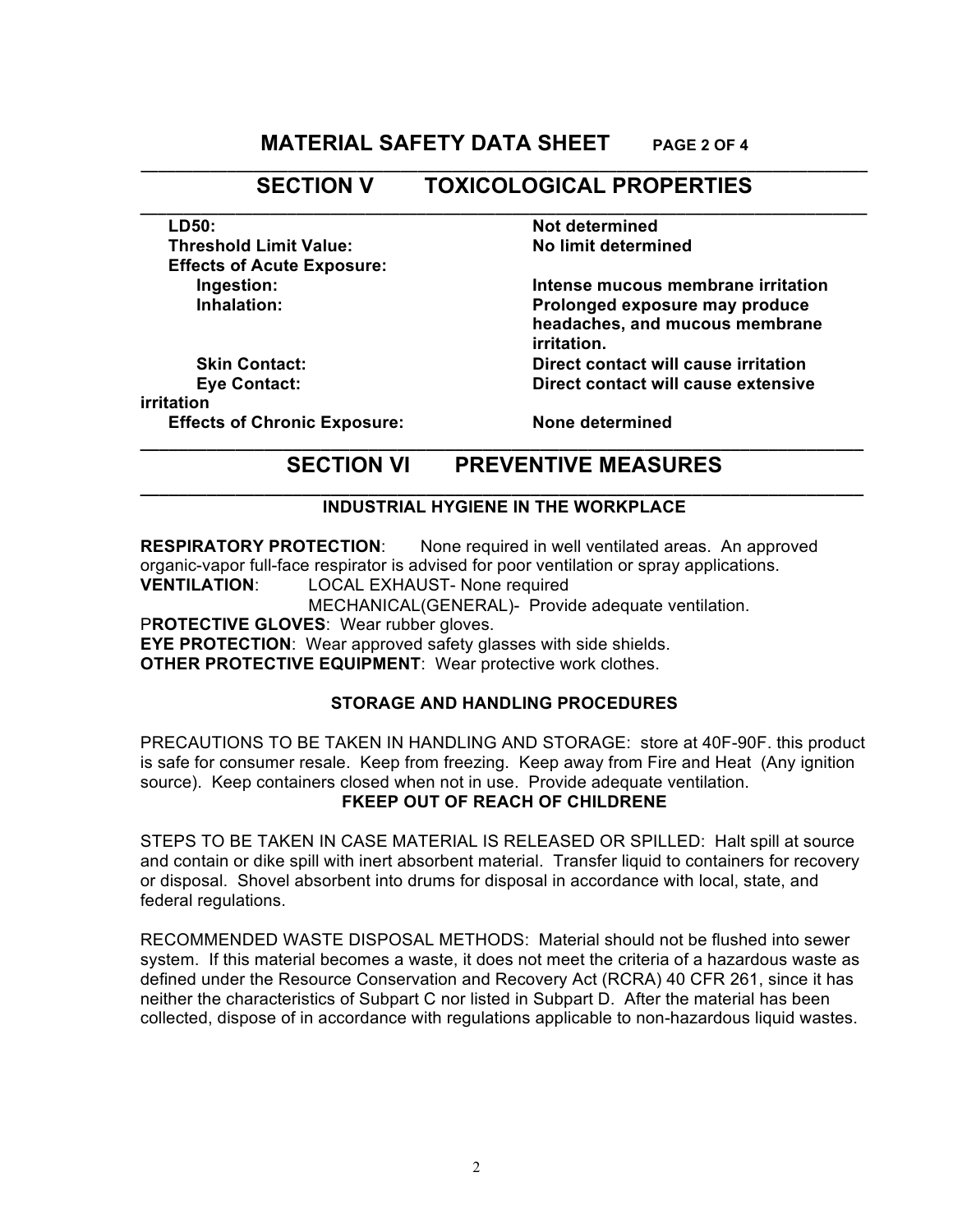### **MATERIAL SAFETY DATA SHEET Page 3 of 4 \_\_\_\_\_\_\_\_\_\_\_\_\_\_\_\_\_\_\_\_\_\_\_\_\_\_\_\_\_\_\_\_\_\_\_\_\_\_\_\_\_\_\_\_\_\_\_\_\_\_\_\_\_\_\_\_\_\_\_\_\_\_\_\_\_\_\_\_\_\_\_\_\_\_\_\_**

# **SECTION VII FIRST AID MEASURES**

### **\_\_\_\_\_\_\_\_\_\_\_\_\_\_\_\_\_\_\_\_\_\_\_\_\_\_\_\_\_\_\_\_\_\_\_\_\_\_\_\_\_\_\_\_\_\_\_\_\_\_\_\_\_\_\_\_\_\_\_\_ EMERGENCY FIRST AID PROCEDURES**

| <b>INGESTION:</b>    | Induce vomiting. Administer large amounts of milk and call a physician.                                           |
|----------------------|-------------------------------------------------------------------------------------------------------------------|
|                      | <b>INHALATION:</b> Remove to fresh air and consult with a physician if symptoms persist.                          |
| <b>SKIN CONTACT:</b> | Promptly wash area with soap and water, and rinse thoroughly. Remove<br>contaminated clothing.                    |
| <b>EYE CONTACT:</b>  | Promptly flush eyes with large amounts of fresh water for at leas 15<br>minutes. Contact a physician immediately. |

### **\_\_\_\_\_\_\_\_\_\_\_\_\_\_\_\_\_\_\_\_\_\_\_\_\_\_\_\_\_\_\_\_\_\_\_\_\_\_\_\_\_\_\_\_\_\_\_\_\_\_\_\_\_\_\_\_\_\_\_\_\_\_\_\_\_\_\_\_\_\_\_\_\_\_\_\_ SECTION VIII REGULATORY INFORMATION**

### **\_\_\_\_\_\_\_\_\_\_\_\_\_\_\_\_\_\_\_\_\_\_\_\_\_\_\_\_\_\_\_\_\_\_\_\_\_\_\_\_\_\_\_\_\_\_\_\_\_\_\_\_\_\_\_\_\_\_\_\_ SUPERFUND AMENDMENT AND REAUTHORIZATION ACT OF 1986 (SARA TITLE III)**

**SECTION 302- EXTREMELY HAZARDOUS SUBSTANCES (40 CFR 355):** This product does not contain materials listed in Appendix A and B as an Extremely Hazardous Substance. **SECTION 311/312- MATERIAL SAFETY DATA SHEET REQUIREMENTS (40 CFR 370):** Materials listed in 29 CFR 1910, Subpart Z is identified in Section IV. None are known or suspected carcinogens listed by the National Toxicology Program, International Agency of Research on Cancer, or OSHA.

**SECTION 313- LIST OF TOXIC CHEMICALS (40 CFR 372):** Listed materials contained in this product are identified in Sections II or IV of this MSDS.

**TOXIC SUBSTANCES CONTROL ACT (TSCA):** Not available

**CLEAN AIR ACT AMENDMENT OF 1990:** This product does not contain, and has not contacted during manufacture, any Ozone depleting Substances.

**CALIFORNIA PROPOSITION 65: WARNING:** This product contains chemical(s) known to the State of California to cause birth defects or other reproductive harm**: NONE**

### **\_\_\_\_\_\_\_\_\_\_\_\_\_\_\_\_\_\_\_\_\_\_\_\_\_\_\_\_\_\_\_\_\_\_\_\_\_\_\_\_\_\_\_\_\_\_\_\_\_\_\_\_\_\_\_\_\_\_\_\_\_\_\_\_\_\_\_\_\_\_\_\_\_\_\_\_ SECTION IX FIRE AND EXPLOSION HAZARD DATA**

**\_\_\_\_\_\_\_\_\_\_\_\_\_\_\_\_\_\_\_\_\_\_\_\_\_\_\_\_\_\_\_\_\_\_\_\_\_\_\_\_\_\_\_\_\_\_\_\_\_\_\_\_\_\_\_\_\_\_\_\_ FLASH POINT**: Greater than 200 F **AUTOIGNITION TEMPERATURE**: N/A **EXTINGUISHING MEDIA**: Water mist, Foam, CO2, dry chemical. **FLAMMABLE LIMITS**: LOWER: Not Applicable UPPER: Not Applicable **SPECIAL FIREFIGHTING PROCEDURES**: Toxic gasses may be released. Use self-contained

breathing apparatus.

**UNUSUAL FIRE/EXPLOSIVE HAZARDOUS**: None.